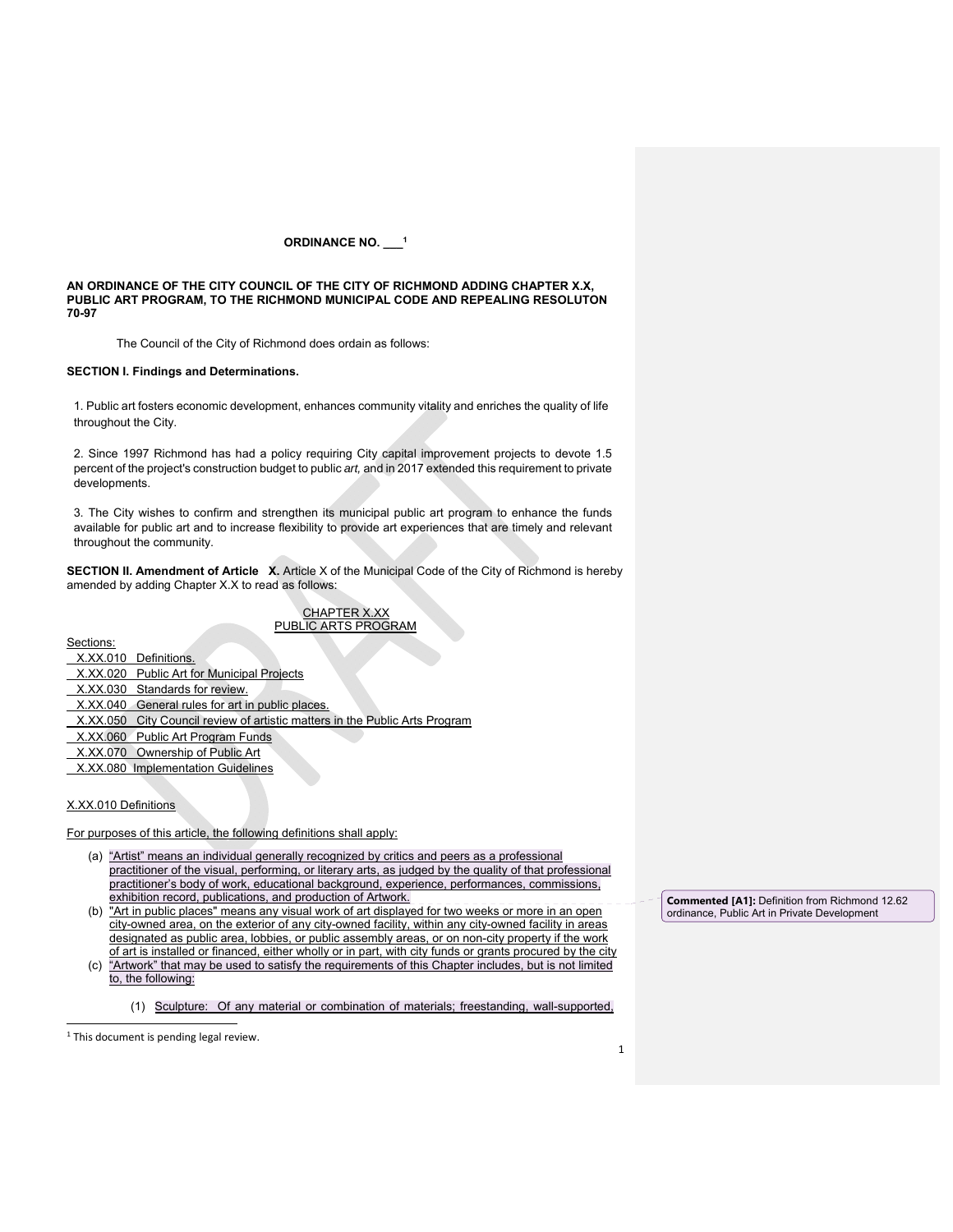suspended, mounted, installed, kinetic, electronic, or mechanical.

- (2) Murals or paintings: Made of any material or variety of materials including traditional or non-traditional materials and means.
- (3) Earthworks, neon, glass, organic materials (i.e., fiber, clay, wood, etc.), mosaics, photographs, prints, books, literary and performing arts, calligraphy, found objects, any combination of media, including audio, video, film, CD-ROM, DVD, holographic or computer-generated technologies, or other genres currently known or which may come to be known.
- (4) Artwork may be permanent, temporary, fixed, or portable; may be an integral part of a building, facility, or structure; and may be integrated with the work of other design professionals.
- (5) For the purposes of this policy, the following, unless specified or designed by an Artist, are not considered Artworks:
	- i. Reproductions, by mechanical or other means, of original Artworks; however, limited editions controlled by the Artist, or original prints, cast sculpture, or photographs, may be included.
	- ii. Decorative, ornamental, or functional elements that are not designed by an Artist.
	- iii. Elements generally considered to be components of architecture or landscape design, such as vegetative materials, pools, paths, benches, receptacles, fixtures, planters, etc., which are not designed by an Artist.
	- iv. Art objects that are mass-produced, ordered from a catalog, or of standard design (such as benches or fountains), directional items or other functional elements such as graphics, signage, or maps.
	- v. Corporate logos.
- (d) "City Capital Improvement Projects" includes any capital improvement project with a budget or anticipated costs of \$300,000 or more, including any acquisition, leasing, rental, construction or remodeling of any building, structure, park, utility, street, sidewalk, or parking facility, or any other type of capital project or any portion thereof within the geographical limits of the city, paid for wholly or in part by the City of by any board, commission, agency or department the City (inducing without limitation the Richmond Redevelopment Agency, the Richmond Housing Authority, the Port of Richmond and the Richmond Surplus Property Authority)
- (e) "Commission" means the City of Richmond Arts and Culture Commission (and by extension the Public Art Advisory Committee, a subcommittee of the Richmond Arts and Culture Commission), which was established in 1997 to serve in an advisory capacity to the Mayor, City Council, and City Manager to promote, encourage, and increase support for arts and culture.
- (f) "Permanent installation" means a work of art in a public place intended to remain or remaining for one year or more.
- (g) "Private Development" means a building project that is funded by private funds, except where the Private Developer is in partnership with the City.
- (h) "Public Art" means any Work or Art integrated into the design of or places in, or about the site of a City Capital Improvement Project or Private Development in a place accessible to the general public for two weeks or more in an open city-owned area, on the exterior of any city-owned facility, within any city-owned facility in areas designated as public area, lobbies, or public assembly areas, or on non-city property if the work of art is installed or financed, either wholly or in part, with city funds or grants procured by the city.
- "Public Art Projects Account" means a separate account established in the City Treasury (formerly called the Public Art Fund) into which money acquired through the Percent for Art Resolution No. 70-97 (as may be amended) is deposited for the exclusive use of the Public Art Program. \_\_\_\_\_\_\_\_\_\_\_\_\_\_\_\_\_\_\_\_\_\_\_\_\_  $\overline{2}$

**Commented [A2]:** From Richmond 12.62 ordinance, Public Art in Private Development

**Commented [A3]:** From Richmond ordinance 70-97 establishing public works improvements arts program

**Commented [A4]:** From Resolution 70-97, establishing public works improvements arts program

**Commented [A5]:** From Richmond 12.62 ordinance, Public Art in Private Development

**Commented [A6]:** From Richmond 12.62 ordinance, Public Art in Private Development

**Commented [A7]:** From Resolution 70-97, establishing public works improvements arts program

**Commented [A8]:** From Richmond 12.62 ordinance, Public Art in Private Development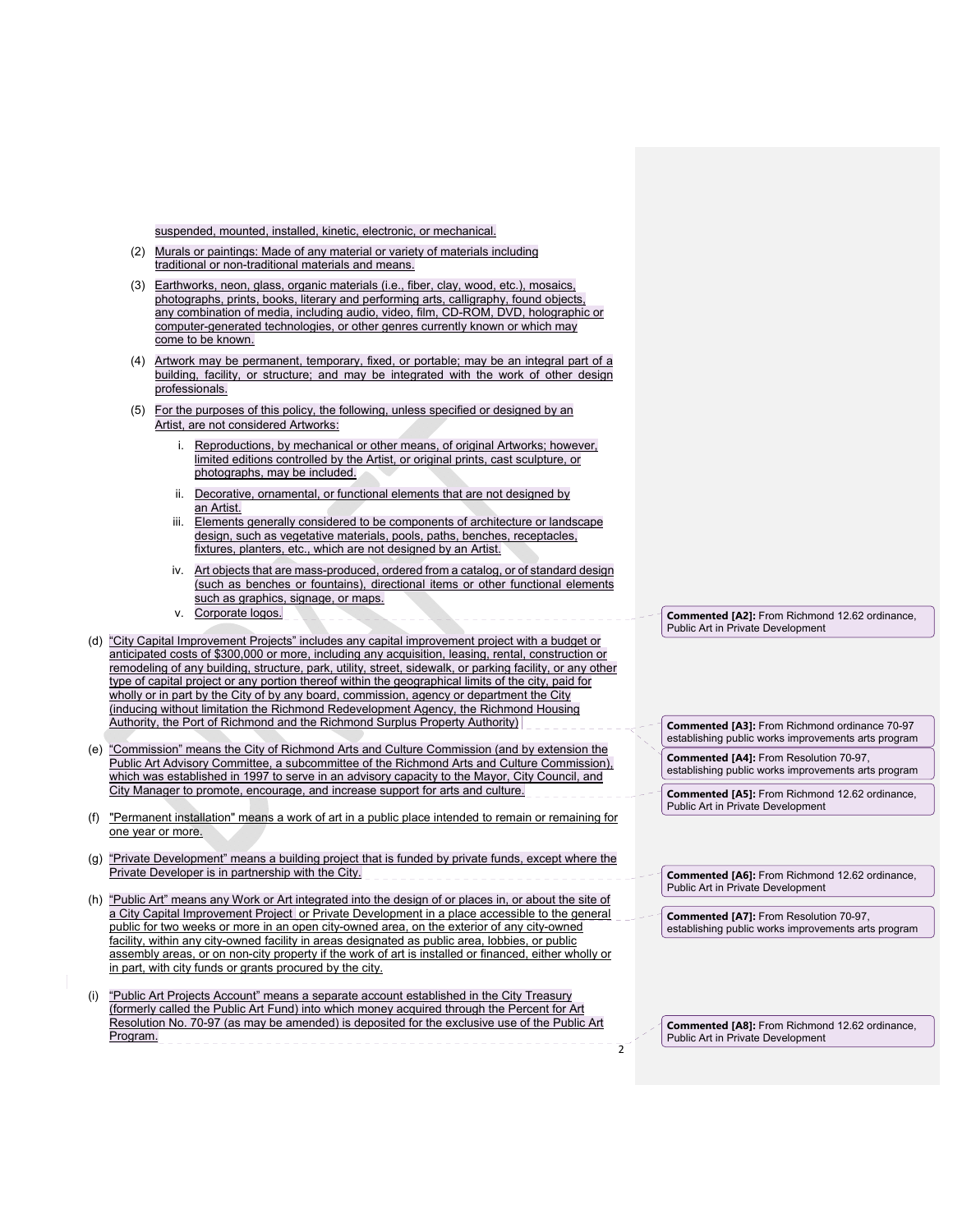- (j) "Temporary installation" means a work of art in a public place intended to remain for less than one year.
- (k) "Work of art" means the work of a practitioner in the fine arts, generally recognized by peers as one who produces professional quality works of art.

### X.XX.020 Public Art for Municipal Projects

### (a) Percent Allocated and Applicability**.**

From the effective date of this Ordinance, all budgets and appropriations for City Capital Improvement Projects and, where permitted, all City bond measures for the construction of City Capital Improvement Projects and all City applications for City Capital Improvement Projects to outside granting authorities shall include an allocation equal to one and one-half percent (1.5%) of the total cost of the City Capital Improvement Project for Public Art. All CIP projects shall be subject to this policy, including but not limited to buildings, shelters, parking garages and lots, restrooms, small structures, parks, medians, landscaping, plazas, gateways, bridges, walls, tunnels, and street and road construction. Salaries and benefits of public employees supporting CIP projects shall not be included in the CIP budget subject to this ordinance. If the project is deemed ineligible for a public art appropriation, the Finance Director and Participating Bodies must submit a letter of explanation to the Arts and Culture Commission explaining why the project has been deemed ineligible, or why funds must be restricted to a specific site.

#### (b) Method of Calculation**.**

The amount to be allocated for Public Art with respect to each City Capital Improvement Project shall be a portion of the total cost of the City Capital Improvement Project, including all construction costs, architectural and engineering fees and site work expenses and excluding any budgeted costs of real property acquisition, demolition and financing, equal to 1.5% of such total cost. The 1.5% portion of the total cost of a City Capital Improvements Project allocated to Public Art may include, without limitation, costs of structural elements of the project which qualify as Public Art, the cost of acquisition and installation of Works of Art on, about or near the project site, title cost of the services of artists involved in the design of the project or in the production of Works of Art related to the project and the cost of administrative services provided by the Richmond Arts and Culture Manager in connection with the Public Art component of the Project.

If any applicable law or the source of funding (such as, for example, FEMA) with respect to any particular City Capital Improvements Project prohibits use for the arts as an object of expenditure of certain funds, such funds shall be excluded from the total project budget for the purpose of calculating the expenditure for arts.

- (c) Nothing in this Section is intended to prohibit the City Council from adopting an ordinance or resolution establishing a public art contribution for any project otherwise excluded from this policy or setting the public art contribution for any project at greater than 1.5 percent of the CIP budget.
- (d) Funds. Funds shall be deposited into the Public Art Projects Account. The Arts and Culture Manager, in consultation with the Richmond Arts and Culture Commission, as appropriate, shall determine public or publicly-accessible sites for art funded by the 1.5 percent for art policy. Funds shall be used for art and cultural services as set forth in the Public Art Program Policies and Procedures. Funds may be expended on public art at any appropriate site within the City. Funds from two or more CIP projects may be pooled to fund a single work of art. Funds may be used for permanent or temporary public art. The Richmond Arts and Culture Commission may utilize the funds for inclusion of space that is generally open to the public during regular business hours and is dedicated for regular use as a rotating art gallery, free of charge and/or space within the project, to be made available to the public for the primary use of arts and cultural programming.
- (e) The City Manager or their designee may adopt administrative regulations to implement this Section.

**Commented [A9]:** From Resolution 70-97, establishing public works improvements arts program

**Commented [A10]:** Adapted from Resolution 70-97, establishing public works improvements arts program

**Commented [A11]:** Adapted from Resolution 70-97, establishing public works improvements arts program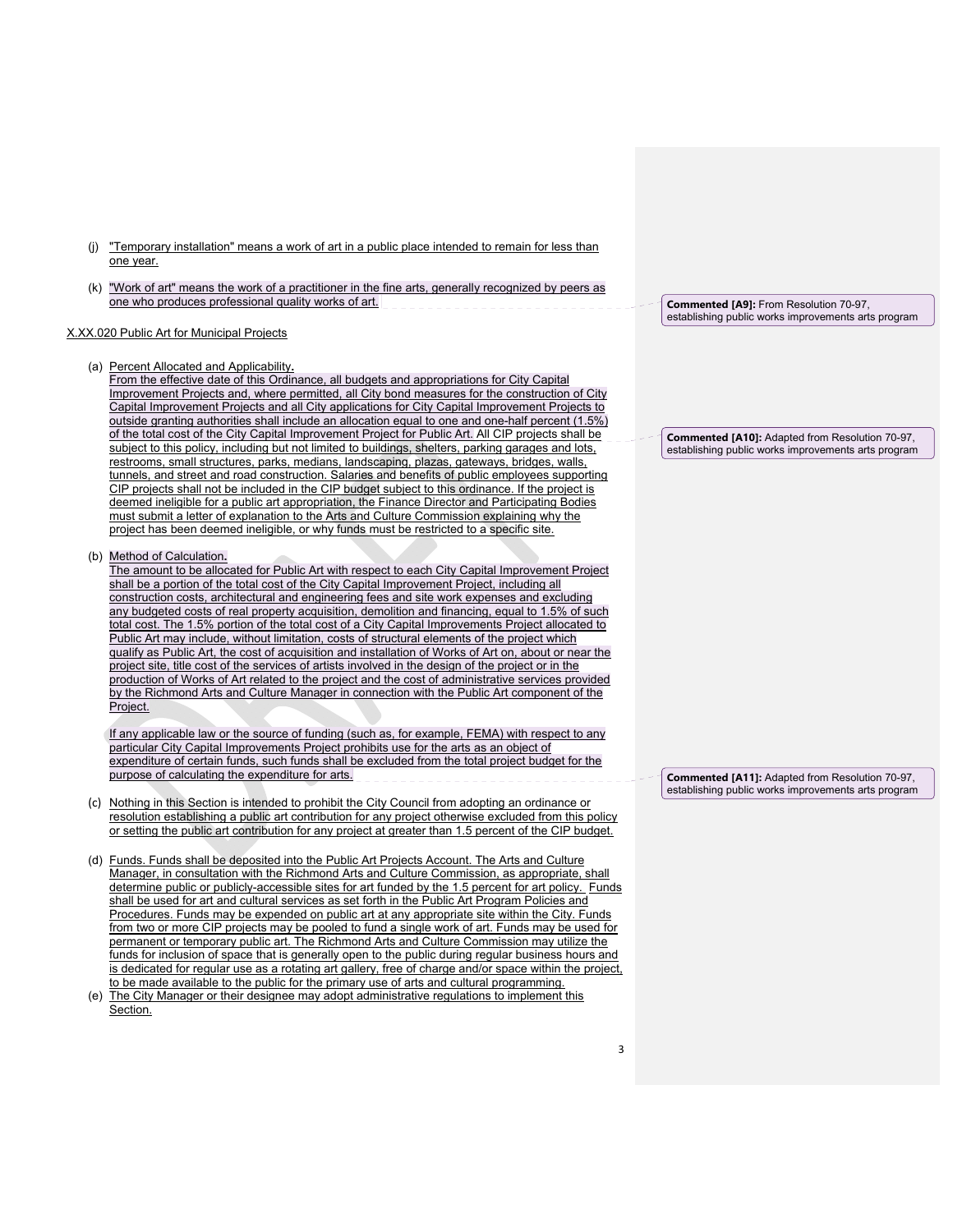### X.XX.030 Standards for review.

- (a) In performing its duties with respect to the Public Arts Program, the Richmond Arts and Culture Commission and the Public Art Advisory subcommittee shall give special attention to the following manners:
	- 1. Conceptual compatibility of the design with the immediate environment of the site;
	- 2. Appropriateness of the design to the function of the site;
	- 3. Compatibility of the design and location within a unified design character or historical character of the site;
	- 4. Creation of an internal sense of order and a desirable environment for the general community by the design and location of the work of art;
	- 5. Preservation and integration of natural features with the project;
	- 6. Appropriateness of the materials, textures, colors, and design to the expression of the design concept;
	- 7. Representation of a broad variety of tastes within the community and the provision of a balanced inventory of art in public places to insure a variety of style, design, and media throughout the community that will be representative of the eclectic tastes of the community.

### X.XX.040 General rules for art in public places.

- (a) Review of Permanent and Temporary Installations. Permanent installations shall receive the prior review and advice of the Richmond Arts and Culture Commission as recommended by subcommittee PAAC. Temporary installations (including performing art) shall receive the prior review and advice of the Arts and Culture Manager. Extensions of time for temporary installations to remain for one year or more may be granted by the Arts and Culture Manager in consultation with the Richmond Arts and Culture Commission. Permanent installations shall not be removed, altered, or changed without the prior review and advice of the Richmond Arts and Culture Commission.
- (b) Private Sites for Art In Public Places. No work of art financed or installed either wholly or in part with city funds or with grants procured by the city shall be permanently installed on privately owned property without a written agreement between the city and the owner specifying the proprietary interests in the work of art, binding the owner to the general rules for art in public places, and specifying other provisions deemed necessary or desirable by the city attorney. Additionally, such written agreements shall specify that the private property owner shall assure:
	- 1. That the installation of the work of art will be done in a manner which will protect the work of art and the public;
	- 2. That the work of art will be maintained in good condition; and
	- 3. That the insurance and indemnification will be provided as is appropriate.
- (c) Consultation with the Artist. Installation, maintenance, alteration, refinishing, and moving of art in public places shall be done in consultation with the artist while following all regulations
- (d) Inventory of Art in Public Places. The Arts and Culture Manager shall maintain a detailed record of all art in public places, including site drawings, photographs, designs, names of artists, and names of architects whenever feasible. The Arts and Culture Manager shall attempt to give appropriate recognition to the artists in publicity and promotion regarding art in public places.
- (e) Database of Artists. The Arts and Culture Manager shall maintain a database of artists available for public art projects.

X.XX.050 City Council review of artistic matters in the Public Arts Program.

- (a) Recognizing that professional expertise is necessary and desirable in artistic matters, such as the selection of artists for a project, the selection of particular works of art, and the approval of designs and plans for works of art under the Public Arts Program, it is a policy that:
	- 1. Decisions on artistic matters will be made by city staff and the Richmond Arts and Culture Commission;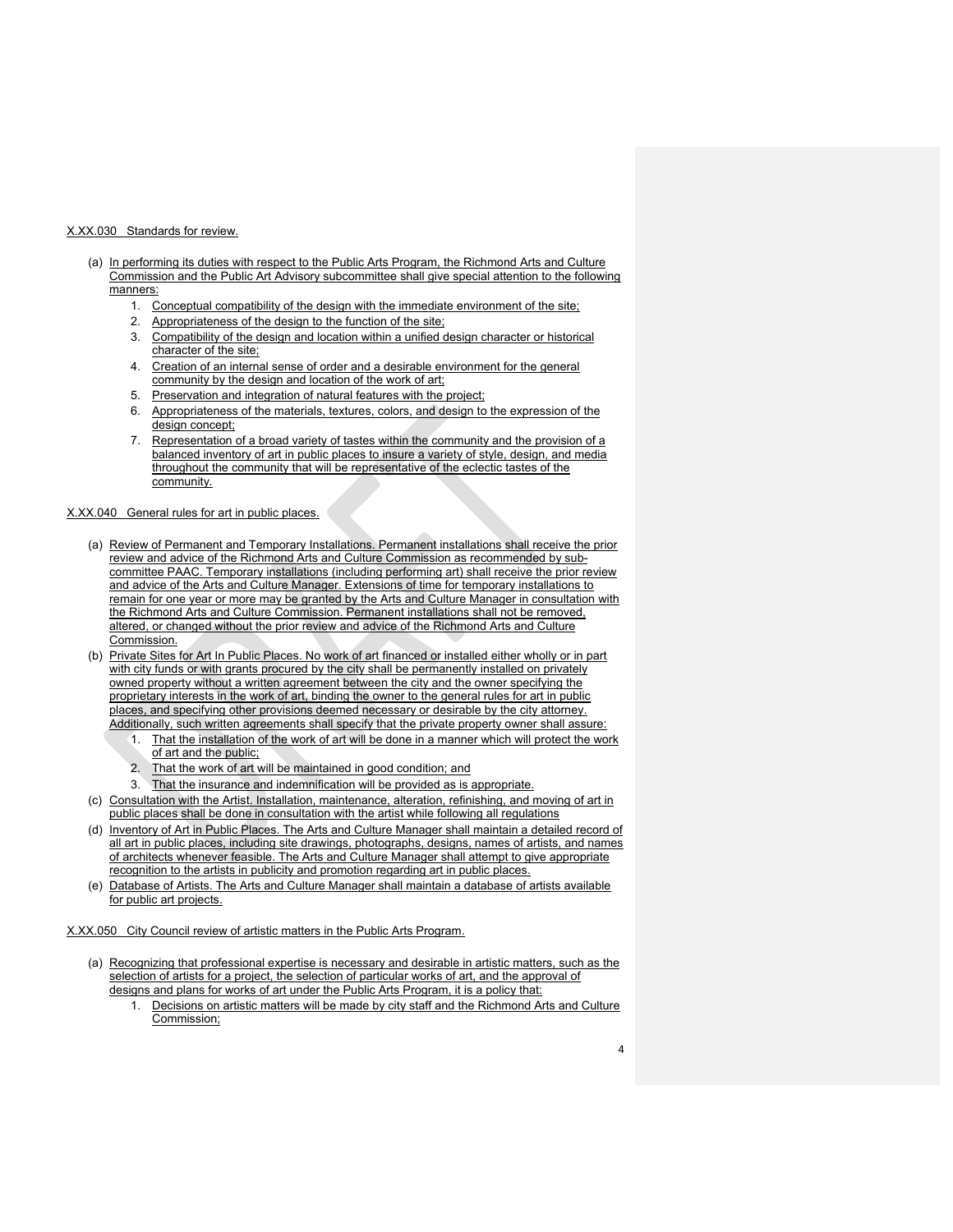- 2. The City Council will not exercise its independent judgment on artistic matters unless the City Council requests that the matter be agendized for its review;
- 3. Unless the City Council determines to exercise its independent judgment as provided above, sketches, designs, photographs, precise plans, art examples, and similar items on artistic matters will not be transmitted to the City Council as a matter of course in conjunction with projects before the City Council;
- 4. The City Council will refer questions, suggestions, requests, complaints, and similar items pertaining to the Public Arts Program to city staff and the Richmond Arts and Culture Commission for their review and response.

# X.XX.060 Public Arts Program Funds

(a) Establishment of Richmond Public Art Projects Account

The Finance Director is hereby directed to establish a non-General Fund account, which shall be known as the Richmond Public Arts Projects Account, into which will be deposited funds as contemplated by X.XX.020 above, together with such other funds as the Council may from time to time appropriate for expenditures related to Public Art in the City of Richmond and any gifts or grants received by the City of Richmond and its boards, agencies, commissions and departments for the purpose of acquiring, creating, installing or maintaining Public Art.

Monies to be expended for Public Art in connection with City Capital Improvement Projects may be used to pay for all expenditures related to Public Art including payment for artists' services, the acquisition, installation, maintenance and conservation of Works of Art, and the administration of Arts and Culture policies and programs. In the case of City Capital Improvement Projects where the incorporation of Public Art into the design of the project or the inclusion of Public Art on the project site are infeasible or inappropriate, the City Manager may release the 1.5% of the project budget allocated to and appropriated for Public Art to be used for other Public Art projects in under-served neighborhoods of the City. However, if the transfer of monies from one project to another is not authorized, or illegal restrictions on the source of the funds prohibit such transfers, or if funds must be restricted to a specific site, the one and one-half percent (1.5%) appropriation shall be restricted to a specific City Capital Improvement Project and shall be placed in a project fund earmarked for that project. Monies to be expended for Public Art in connection with the One Percent for Public Art on Private Projects program shall be deposited into the Public Art Projects Account in accordance with RMC 12.62.120 and the adopted Public Art in Private Developments Policies and Procedures.

Monies to be expended for Public Art in connection with specific City Capital Improvement Projects shall be deposited into the Richmond Public Arts Projects Account in accordance with X.XX.060(b) below.

The Arts and Culture Manager shall be required to seek approval from the City Council on spending from the Public Art Projects Account for amounts greater than \$10,000.

# (b) Procedures and Payments into Richmond Public Arts Projects Account.

Except as provided in X.XX.060(c), no board, commission, agency or department of the City shall permit or cause work to be commenced on any City Capital Improvements Project prior to depositing the amount required by X.XX.020 into the City of Richmond Public Arts Projects Account. The requirements of this section shall apply to City Capital Improvements Projects, whether or not a final inspection or a certificate of occupancy is required for the project. Compliance with the requirements of this section shall be a condition precedent to design approval required by Richmond Municipal Code See. 15.04.205 and any successor provisions thereto and, whenever a building permit is required by applicable provisions of the Richmond Municipal Code, shall also be a condition precedent to the issuance of the permit.

**Commented [A12]:** Adapted from Resolution 70-97, establishing public works improvements arts program

**Commented [A13]:** Adapted from Resolution 70-97, establishing public works improvements arts program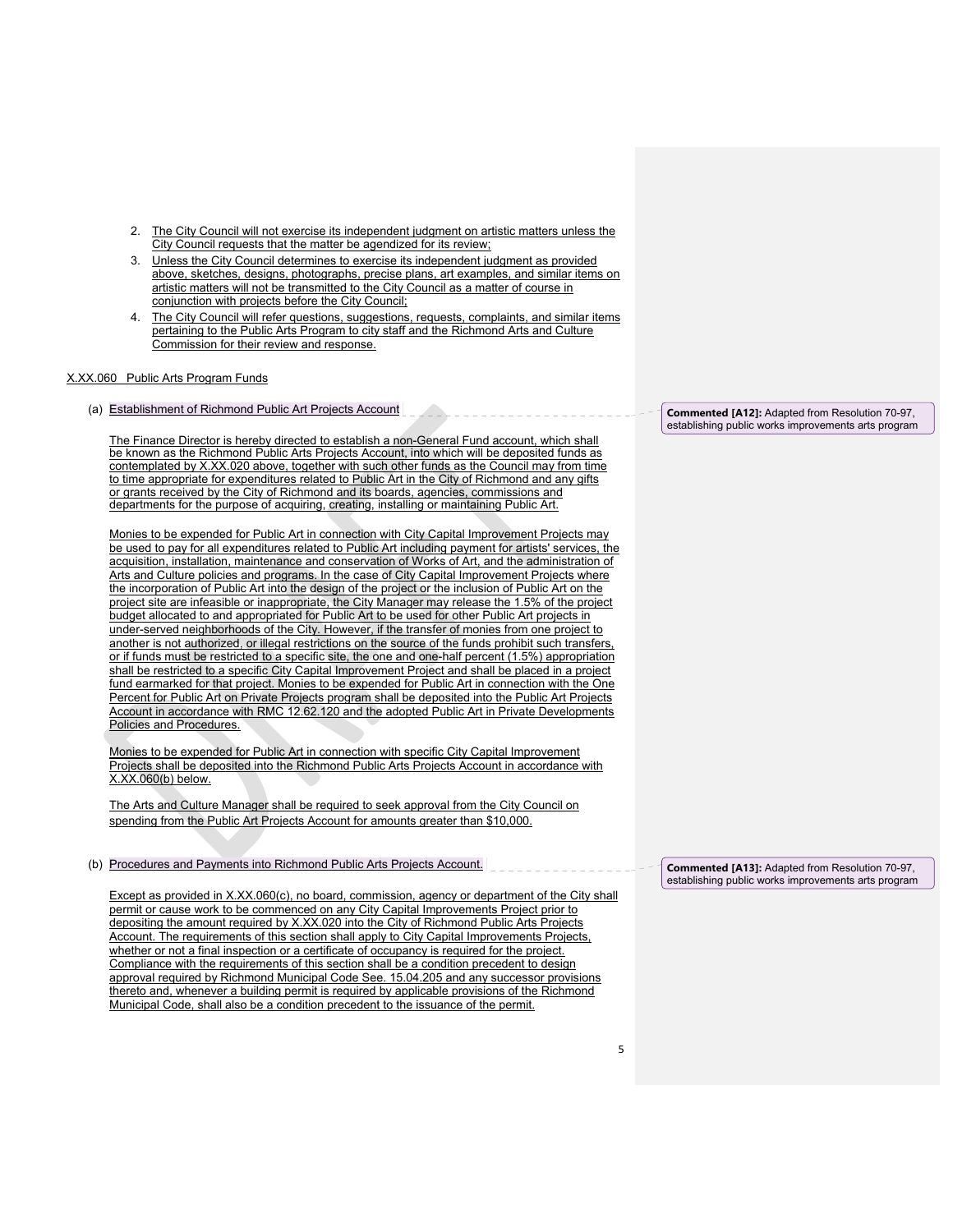Prior to hiring an architectural team for the design of any such City Capital Improvements Project, the project manager or managers shall meet with the Richmond Arts and Culture Manager for the purpose of determining how Public Art shall be incorporated into the proposed project. At the request of the Richmond Arts and Culture Manager, the project manager(s) shall include an artist in the architectural design team for the proposed project. The Arts and Culture Manager shall assist the project manager(s) in the selection of an appropriate artist or artists for the project.

(c) Annual Plan and Administration of Funds.

Within thirty (30) days after approval of the City's annual operating budget by the City Council, the Finance Director shall submit the authorized annual budget for capital improvements to the Richmond Arts and Culture Manager, specifying the total appropriation dedicated to the "Richmond Public Arts Projects Account" for the current fiscal year. Based upon this submission, the Richmond Arts and Culture Manager, with the advice of the Richmond Arts and Culture Commission and based on any meetings with project managers of City Capital improvements Projects, shall develop a one-year plan for Public Art (the "Annual Plan") and shall submit this Annual Plan to the Richmond City Council for its approval within six (6) months of the date of approval of the City's annual operating budget.

The funds placed into the Public Arts Projects Account shall be administered by the Arts and Culture Manager in accordance with the Annual Plan as approved by the Richmond City Council. The Annual Plan shall reflect the policies established by this ordinance with respect to City Capital improvement Projects

- (d) Review of Disbursements. Each proposed appropriation for the Public Art program and each disbursement from the Public Arts Projects Account shall receive the prior review and advice of the Public Art Advisory Committee and Richmond Arts and Culture Commission.
- (e) Additional Funding. The Arts and Culture Manager shall explore on a continuing basis the availability of funds for the Public Arts Program from such organizations as the National Endowment for the Arts, the California Arts Commission, and other public and private agencies.

X.XX.070 Ownership of Public Art.

All Works of Art, including design elements, and other objects acquired and funded by the City of Richmond or any of its boards, commissions, agencies or departments pursuant to this ordinance shall be acquired in the name of the City of Richmond and title shall vest in the City of Richmond. Copyright shall be maintained by the Artist.

X.XX.080 Implementation Guidelines.

The Arts and Culture Manager shall establish procedures to administer this policy, including procedures for selecting sites, artists and art works. Procedures for the implementation of the policies adopted by this ordinance shall be developed by the Arts and Culture Manager, with the advice and approval of the Richmond Arts and Culture Commission, and shall be submitted to the Richmond City Council for approval.

**SECTION II. Severability.** If any section, subsection, subdivision, paragraph, sentence, clause or phrase of this Ordinance is for any reason held to be unconstitutional or invalid, such a decision shall not affect the validity of the remaining portions of this Ordinance. The City Council hereby declares that it would have passed each section, subsection, subdivision, paragraph, sentence, clause or phrase of this ordinance irrespective of the unconstitutionality or invalidity of any section, subsection, subdivision, paragraph, sentence, clause or phrase.

**SECTION III. CEQA.** This Ordinance is not a project under the requirements of the California Environmental Quality Act, together with related State CEQA Guidelines (collectively, "CEQA") because the adoption of this ordinance is not an activity that has the potential for a direct physical change or reasonably foreseeable indirect physical change in the environment; and a project does not include the

**Commented [A14]:** Adapted from Resolution 70-97, establishing public works improvements arts program

**Commented [A15]:** Adapted from Resolution 70-97, establishing public works improvements arts program

**Commented [A16]:** Adapted from Resolution 70-97, establishing public works improvements arts program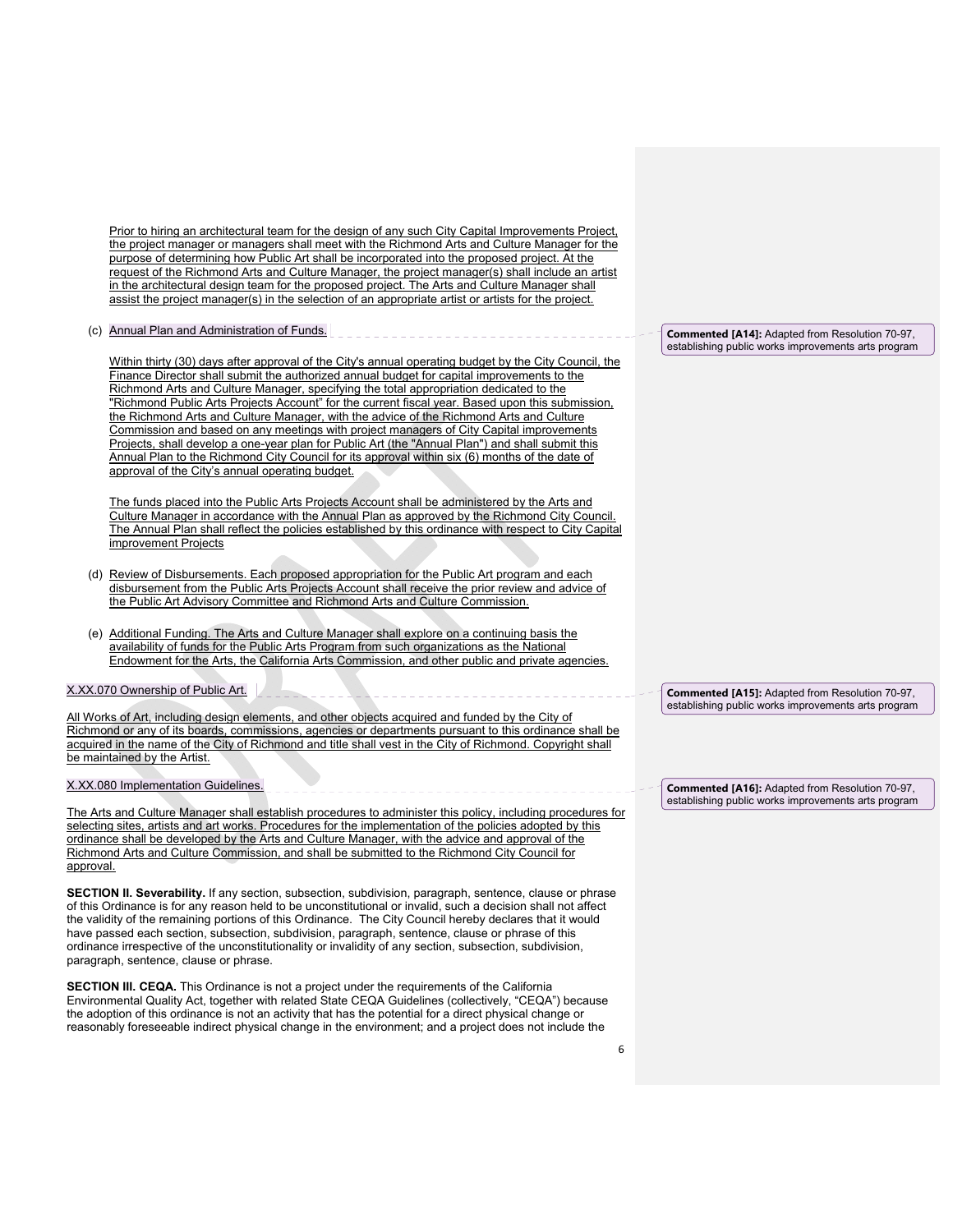creation of a government funding mechanism that does not involve any commitment to any specific project (CEQA Guidelines section 15378). In the event that this Ordinance is found to be a project under CEQA, it is subject to the CEQA exemption contained in CEQA Guidelines section 15061(b)(3) because it can be seen with certainty to have no possibility of a significant effect on the environment. CEQA applies only to projects which have the potential of causing a significant effect on the environment. Where it can be seen with certainty that there is no possibility that the activity in question may have a significant effect on the environment, the activity is not subject to CEQA. In this circumstance, the amendments to the Ordinance would have no or only a de minimis impact on the environment. The foregoing determination is made by the City Council in its independent judgment.

**SECTION IV. Effective Date.** This ordinance becomes effective thirty (30) days after its final passage and adoption.

\*\*\*\*\*\*\*